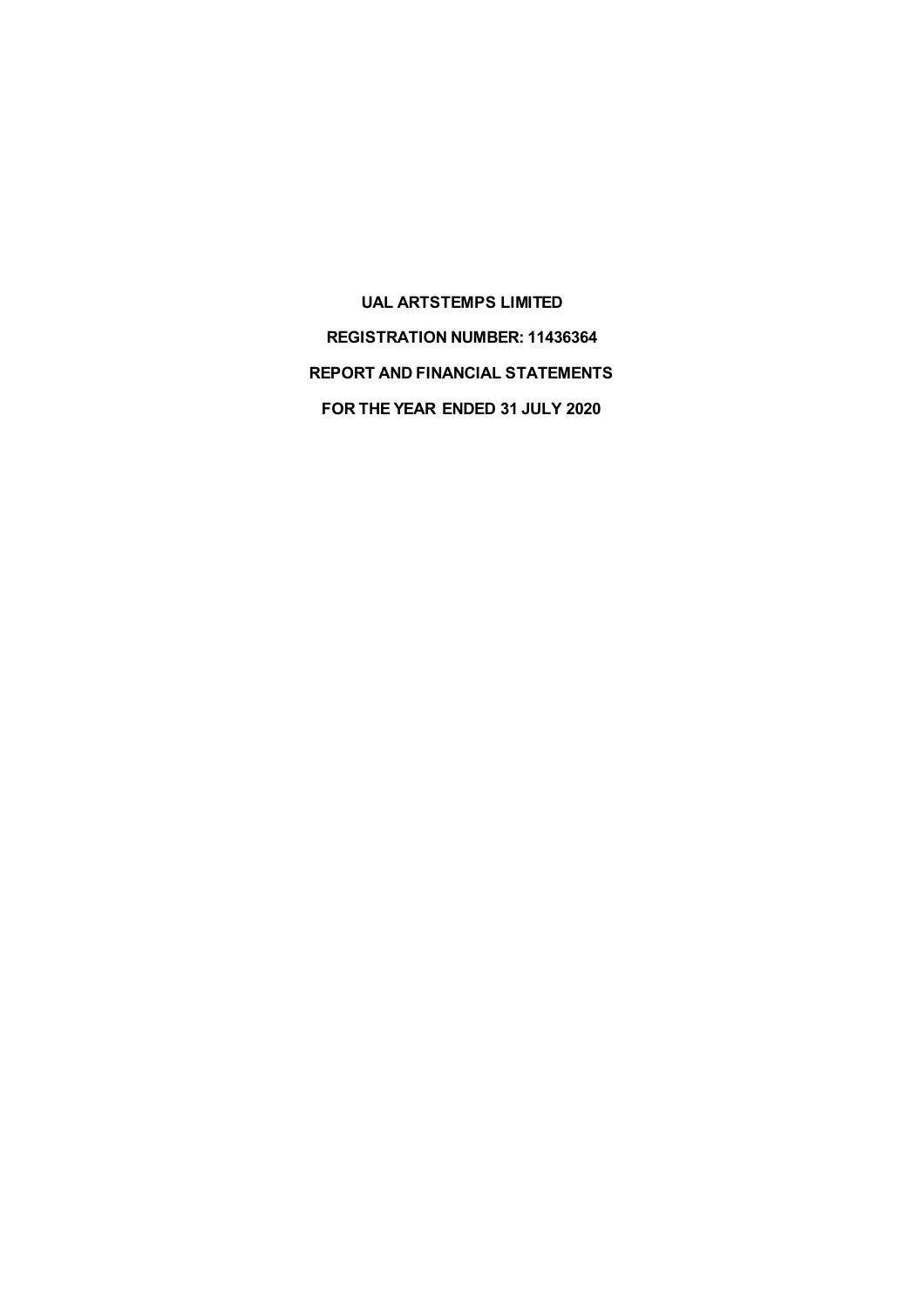# **UAL ARTSTEMPS LIMITED**

## **FINANCIAL STATEMENTS FOR THE YEAR ENDED 31 JULY 2020**

# **CONTENTS PAGE COMPANY INFORMATION.....................................................................................1 DIRECTORS' REPORT ...........................................................................................2 PROFIT AND LOSS ACCOUNT ..............................................................................3 BALANCE SHEET ..................................................................................................4 NOTES FORMING PART OF THE FINANCIAL STATEMENTS...............................5**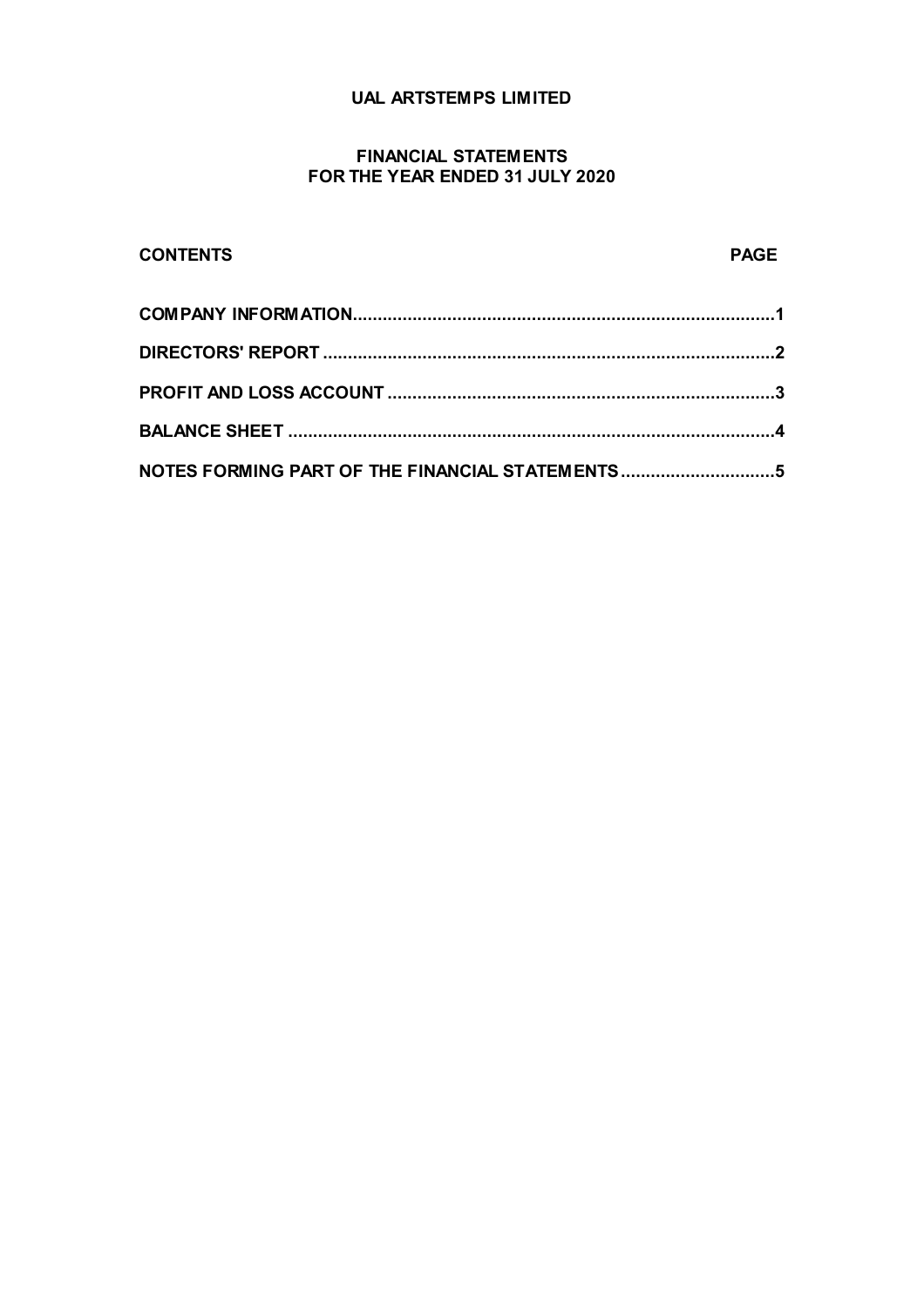# **UAL ARTSTEMPS LIMITED**

# **COMPANY INFORMATION**

**Directors:** Sir Nigel Carrington Heather Francis Stephen Reid (resigned 26 August 2020) Danielle Salvadori

**Company Secretary:** Zioge Smith

**Registered Office:** 272 High Holborn **London** WC1V 7EY

**Date of incorporation:** 27 June 2018

**Company Registration Number:** 11436364 (England and Wales)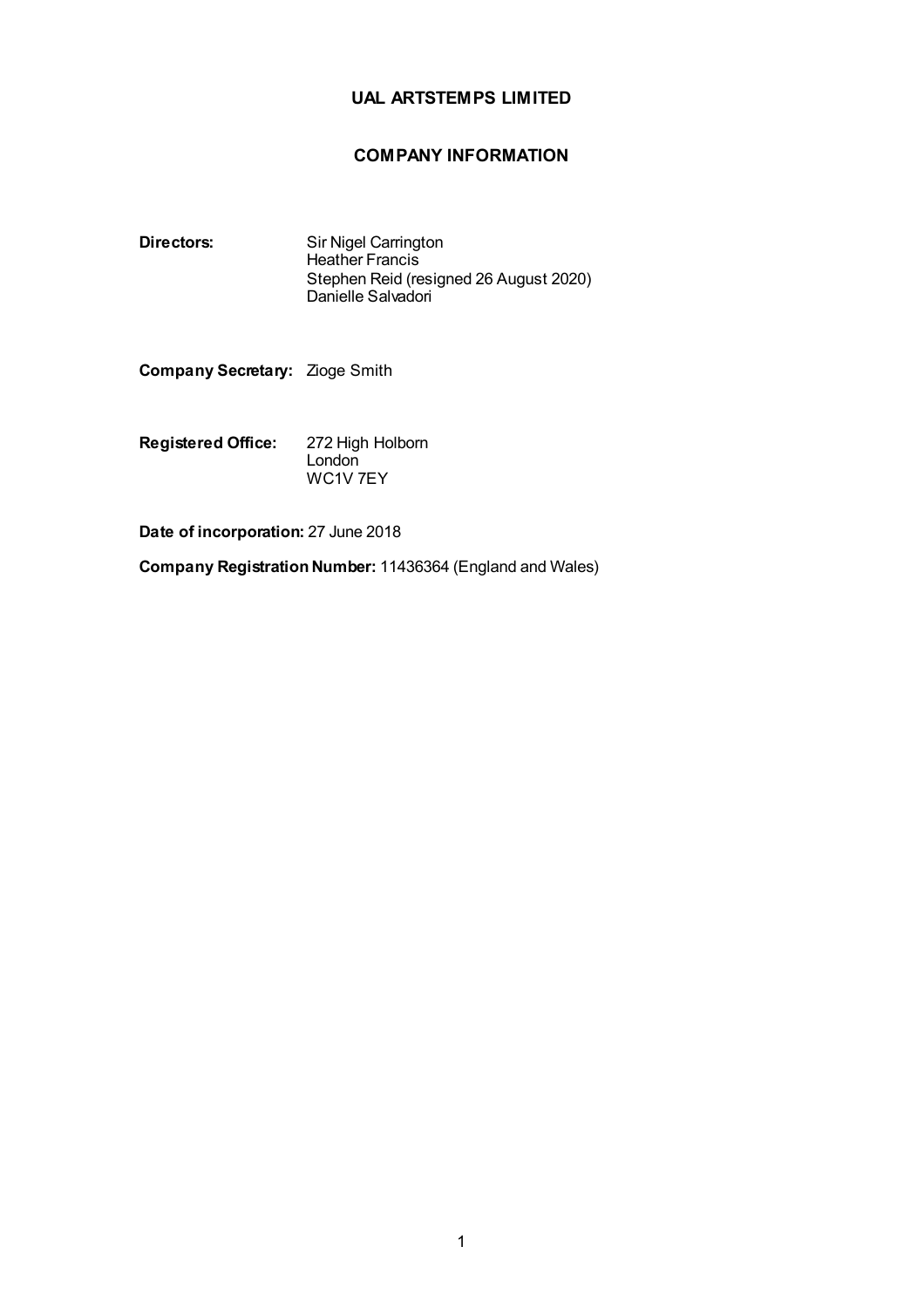## **UAL ARTSTEMPS LIMITED**

## **DIRECTORS' REPORT**

The directors present their annual report with the financial statements of the company for the year ended 31 July 2020.

#### **Directors and Directors' Interests**

The directors of the company during the period are set out below and did not hold any interests in the issued share capital of the company.

Sir Nigel Carrington Heather Francis Stephen Reid Danielle Salvadori

#### **Principal Activity**

The company was incorporated on the 27 June 2018 as UAL Artstemps Limited and has not traded during the year ended 31 July 2020. It is expected that the company will trade during the forthcoming year.

This report was approved by the Board of Directors on 24 November 2020.

By order of the Board

Zioge Smith 272 High Holborn, 272 High Holborn, 272 High Holborn, 272 High Holborn, Company Secretary

WC1V 7EY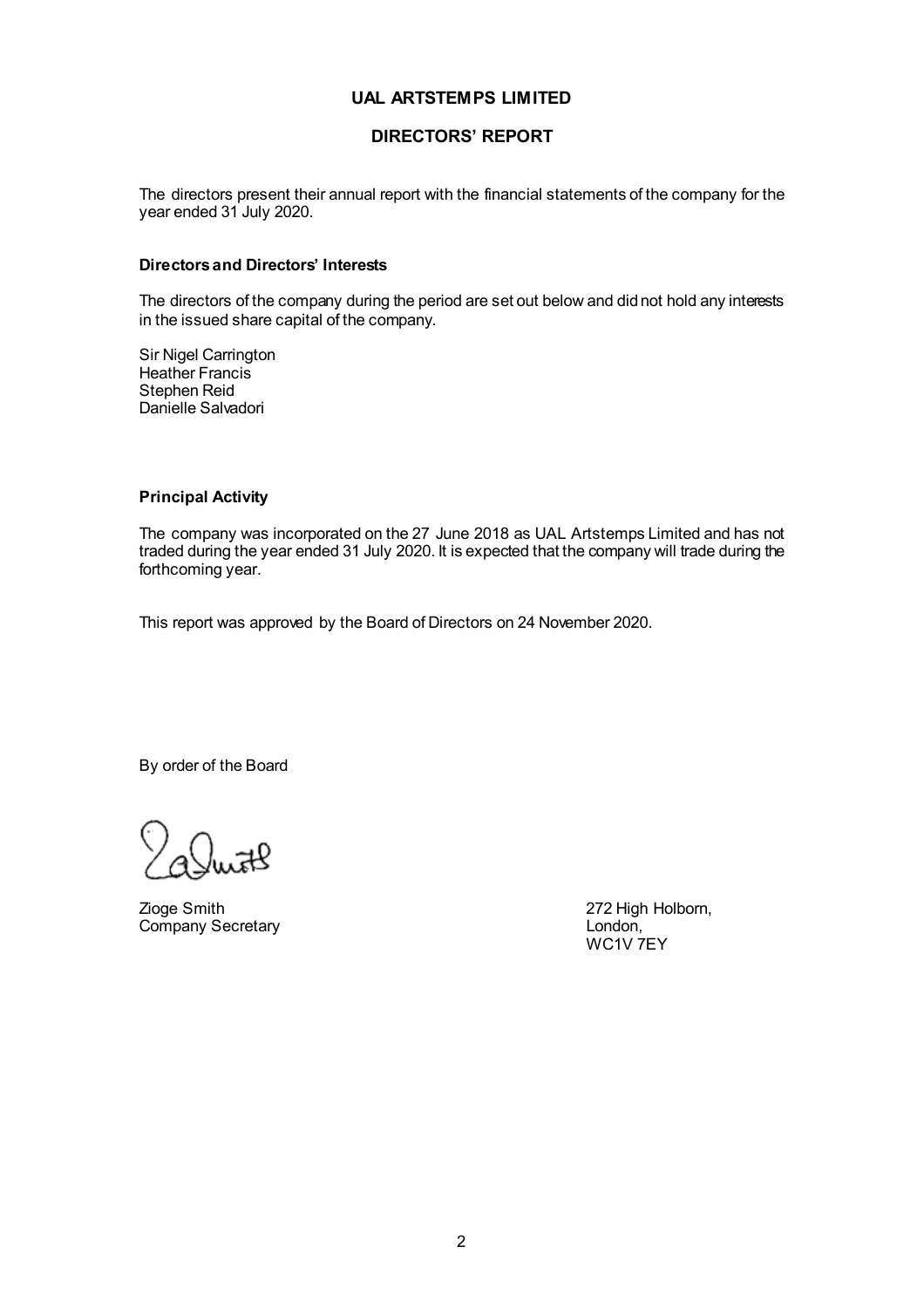#### **UAL ARTSTEMPS LIMITED REGISTRATION NUMBER: 11436364**

# **PROFIT AND LOSS ACCOUNT FOR THE YEAR ENDING 31 JULY 2020**

The company did not trade during the year.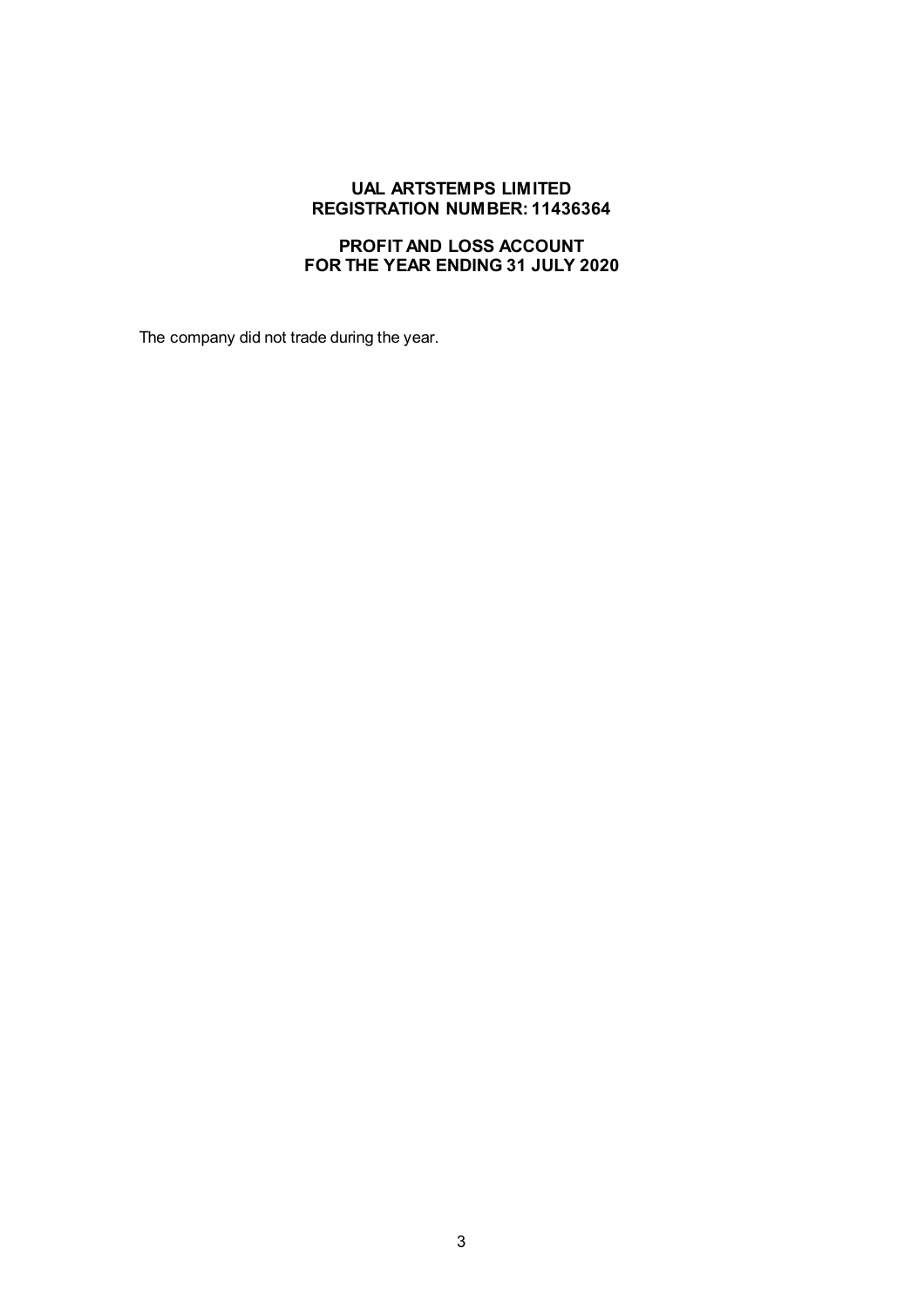## **UAL ARTSTEMPS LIMITED REGISTRATION NUMBER: 11436364**

# **BALANCE SHEET AS AT 31 JULY 2020**

|                                              | <b>Note</b> | 2020 | 2019<br>£<br>£ |
|----------------------------------------------|-------------|------|----------------|
| <b>CURRENT ASSETS</b><br><b>Debtors</b>      | 3           |      | 100<br>100     |
| <b>NETASSETS</b>                             |             |      | 100<br>100     |
|                                              |             |      |                |
| <b>CAPITAL AND RESERVES</b>                  |             |      |                |
| Called up share capital                      | 4           |      | 100<br>100     |
| <b>SHAREHOLDERS FUNDS -</b><br><b>EQUITY</b> |             |      | 100<br>100     |

For the year ending 31 July 2020 the company was entitled to exemption from audit under section 480 of the Companies Act 2006 relating to dormant companies.

The directors do not require the company to obtain an audit of its accounts for the year in question in accordance with section 476 of the Companies Act 2006.

The directors acknowledge their responsibility for complying with the requirements of the Act with respect to accounting records and the preparation of accounts.

These financial statements were approved by the Board of Directors on 24 November 2020 and signed on its behalf by:

Sir Nigel Carrington **Heather Francis Heather Francis** Director Director

The accompanying notes form part of the financial statements.